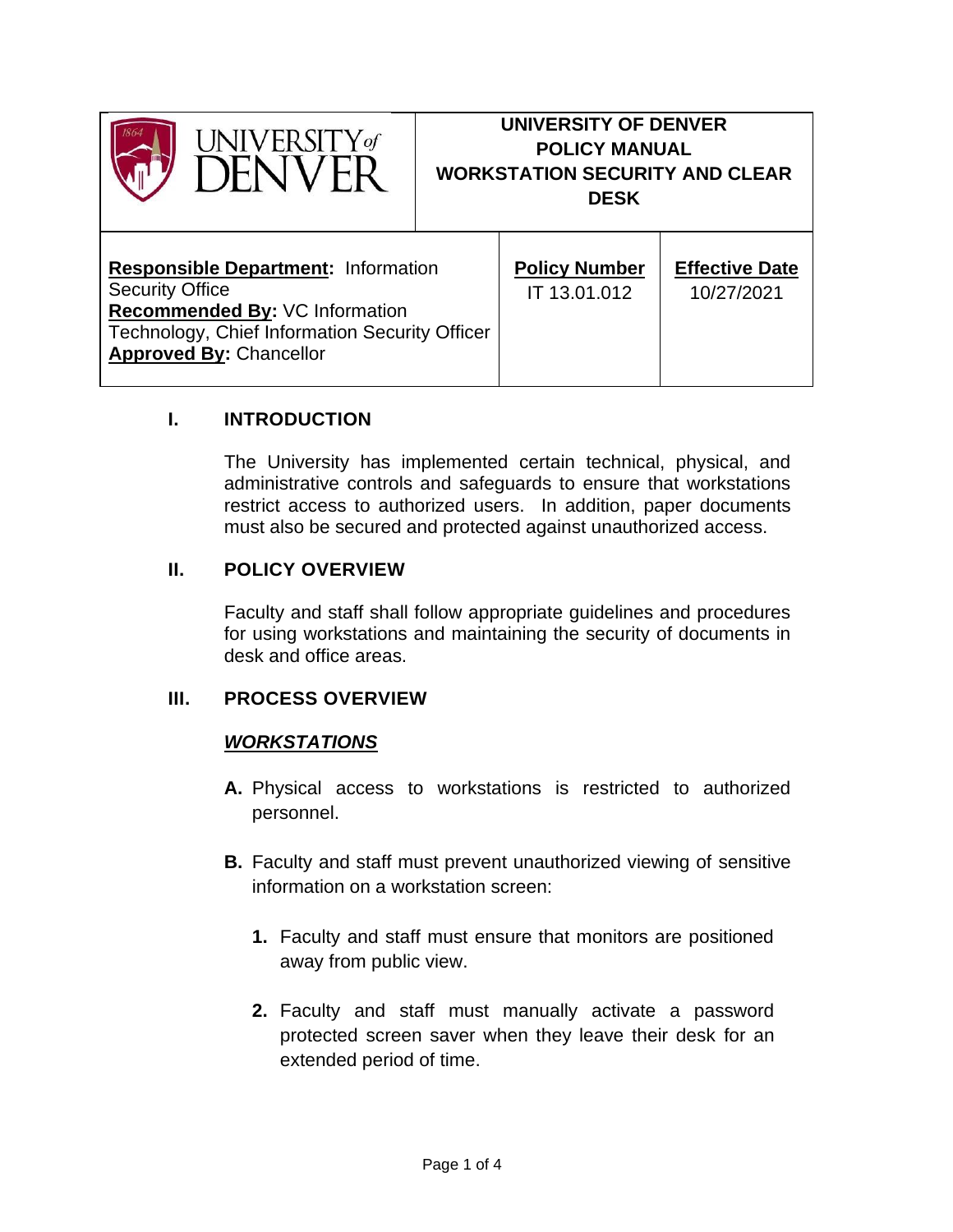- **3.** Systems must have a password protected screen saver automatically activated within a short timeout period to ensure that unattended workstations are protected.
- **C.** Prior to leaving for the day, faculty and staff must:
	- **1.** Exit running applications and close any open documents.
	- **2.** Ensure workstations are left on but logged off in order to facilitate after hours updates.
- **D.** Faculty and staff shall use University workstations for authorized University purposes only.
- **E.** Only approved personnel may install pre-approved software on University workstations.
- **F.** All sensitive information must be stored on network file shares.
- **G.** Laptops shall be secured through the use of cable locks or locking laptops up in drawers or cabinets.
- **H.** The IT Department shall ensure that all workstations use a surge protector (not just a power strip) or a UPS battery backup.
- **I.** Faculty and staff shall keep food and drink away from University workstations in order to avoid accidental spills.
- **J.** University workstations shall have vendor-issued critical security updates and patches installed in a timely manner.
- **K.** University workstations shall have active and updated antimalware protection software.
- **L.** Faculty and staff shall not disable anti-malware protection software.

#### *DESK AND OFFICE AREAS*

**M.** Faculty and staff who work with sensitive information should have lockable space available for storage of non-electronic information when such information is not in use. Faculty and staff must check with their immediate supervisor or university management if they are not sure what information must be locked up or what lockable storage is available.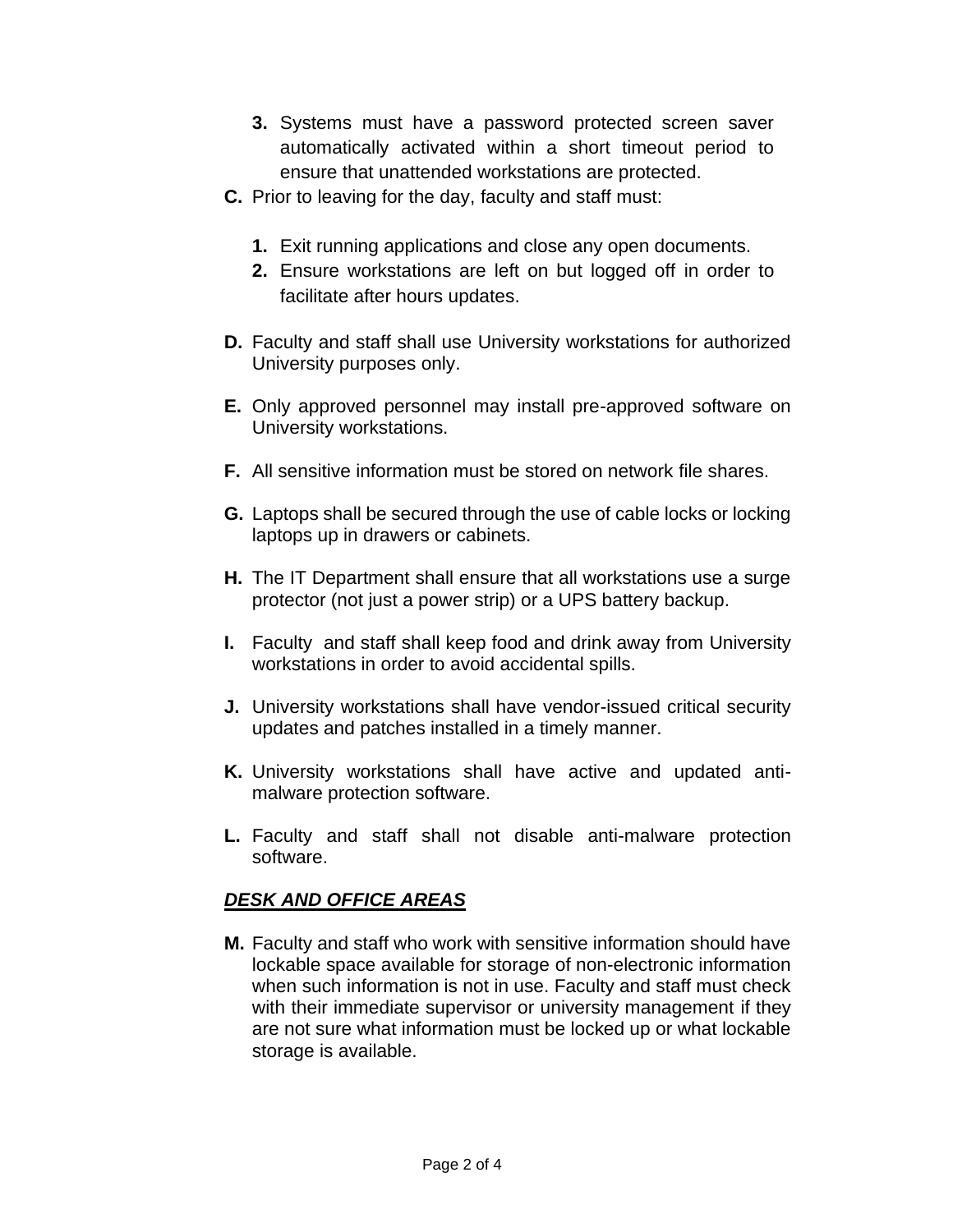- **N.** When leaving their work area, faculty and staff shall ensure that their desk and work area is clear (clear desk) of papers and removable storage media containing sensitive information.
- **O.** Faculty and staff who work with sensitive information should have lockable space available for storage of non-electronic information when such information is not in use. Faculty and staff must check with their immediate supervisor or university management if they are not sure what information must be locked up or what lockable storage is available.
- **P.** Papers and devices containing electronically stored sensitive information (e.g., flash drives, laptops, tablets, etc.) must be locked in a drawer when faculty or staff leave their desks for extended periods of time. Storage areas containing sensitive information must be kept locked when faculty or staff are away from their work areas for extended periods of time. Keys to secure storage areas must not be left in the lock or accessible by unauthorized personnel.
- **Q.** To prevent unauthorized disclosure or access, devices that transmit or print sensitive information (e.g., fax machines, printers) shall have the documents immediately removed from the device by an authorized individual.
- **R.** Documents waiting to be shredded shall not be accessible by unauthorized personnel.
- **S.** The Chief Information Security Officer (CISO) shall ensure processes are in place to:
	- **1**. Identify sensitive information (hardcopy and electronic) that must be protected from unauthorized access or disclosure.
	- **2**. Identify workstations that must be shut down at the end of the workday vs. powered on at night so they can receive security updates.
	- **3**. Laptops containing sensitive information must be secured per Policy IT 2.30.066 - *Mobile Device Use*.

#### **IV. DEFINITIONS**